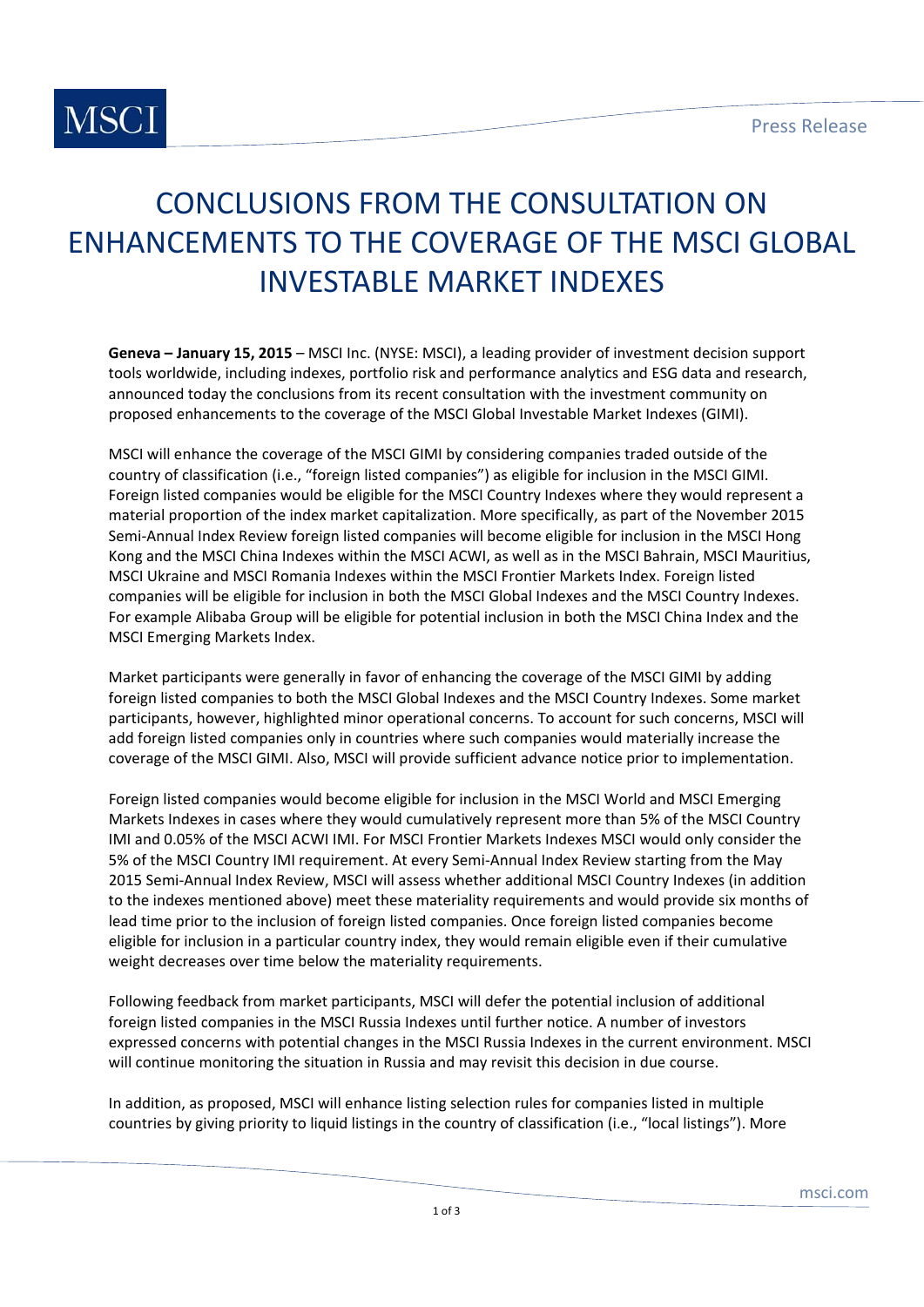# **MSCI**

specifically, foreign listings for existing index constituents would be replaced by liquid local listings, provided that the local listing has a 12‐month Annualized Traded Value Ratio (ATVR) above two times the threshold used for new constituents. This higher liquidity threshold will be introduced following investment community feedback suggesting that the liquidity of the local listing at the time of the replacement should be sufficiently high in order to maintain the appropriate level of replicability and to reduce the probability of reintroducing the foreign listing in the index in the future. Based on November 2014 Semi-Annual Index Review data, this change would only result in a number of replacements of Depositary Receipts with Moscow Exchange listings in the MSCI Russia Indexes. However, following feedback from market participants, MSCI will also defer implementation of this change for the MSCI Russia Indexes until further notice.

MSCI will implement all the changes as part of the November 2015 Semi‐Annual Index Review. The simulated impact on the MSCI Global Standard Indexes is available on MSCI's web site at http://www.msci.com/products/indexes/consultations/. The simulated impact on the MSCI Global Small Cap Indexes as well as the updated MSCI GIMI methodology book will be provided as part of the February 2015 Quarterly Index Review.

Also, effective March 2, 2015, MSCI will begin calculating and distributing the following provisional indexes reflecting the application of the methodology changes: MSCI Provisional World Index, MSCI Provisional Emerging Markets Index, MSCI Provisional ACWI, MSCI Provisional Hong Kong Index and MSCI Provisional China Index. Details on the rules used to construct and maintain the provisional indexes will be communicated as part of the February 2015 Quarterly Index Review.

‐Ends‐

#### About MSCI

MSCI Inc. is a leading provider of investment decision support tools to investors globally, including asset managers, banks, hedge funds and pension funds. MSCI products and services include indexes, portfolio risk and performance analytics, and ESG data and research.

The company's flagship product offerings are: the MSCI indexes with over USD 9.5 trillion estimated to be benchmarked to them on a worldwide basis<sup>1</sup>; Barra multi-asset class factor models, portfolio risk and performance analytics; RiskMetrics multiasset class market and credit risk analytics; IPD real estate information, indexes and analytics; MSCI ESG (environmental, social and governance) Research screening, analysis and ratings; and FEA valuation models and risk management software for the energy and commodities markets. MSCI is headquartered in New York, with research and commercial offices around the world.

1 *As of June 30, 2014, as reported on September 30 2014 by eVestment, Morningstar and Bloomberg*

**For further information on MSCI, please visit our web site at www.msci.com**

#### Media Enquiries:

| Kristin Meza, MSCI, New York                               | + 1.212.804.5330      |
|------------------------------------------------------------|-----------------------|
| Paul Griffin, MSCI, London                                 | +44.20.7618.2594      |
| Nick Denton   Christian Pickel, MHP Communications, London | +44.20.3128.8754/8208 |